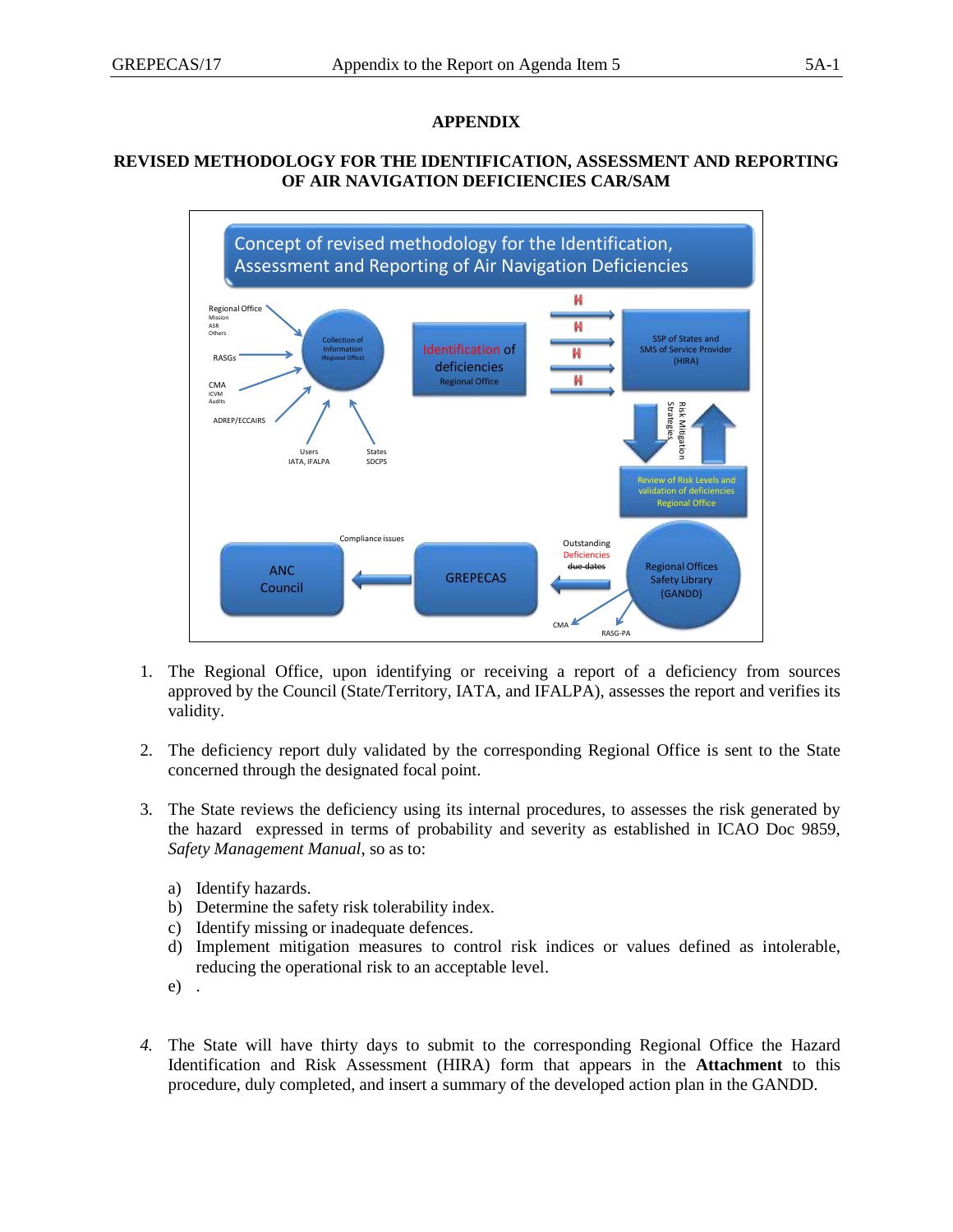*Note: Within the following 15 working days of receiving the State feedback the corresponding Regional Office could suggest to the State to review the risk assessment of the analysis done of the reported deficiency.*

- 5. If no information is received from the State within the established period , this information will be reported to the USOAP/CMA, which could increase the level of risk of this State.
- 6. The Regional Office will inform GREPECAS about the result of the risk mitigation assessment and actions taken by the State, if any.
- 7. Based on the result of the analysis of the deficiency, the information could be sent to the Air Navigation Commission or to ICAO Council.
- 8. A statistical report of CAR and SAM deficiencies/hazards will be provided to RASG-PA for inclusion in the annual safety report of that mechanism.

*\*Deficiency: A deficiency is a situation where a facility, service, or procedure does not comply with a regional air navigation plan approved by the Council, or with the related ICAO standards and recommended practices, and which situation has a negative impact on the safety regularity and/or efficiency of international civil aviation.*

*\*Hazard: A hazard is a condition or object that might cause* death, injuries *to personnel, damage to equipment or structures, loss of materials, or a reduction in the capacity to perform a prescribed function.*

*Note:* For the purpose of aviation safety risk management, the term hazard should be *considered as a deficiency.*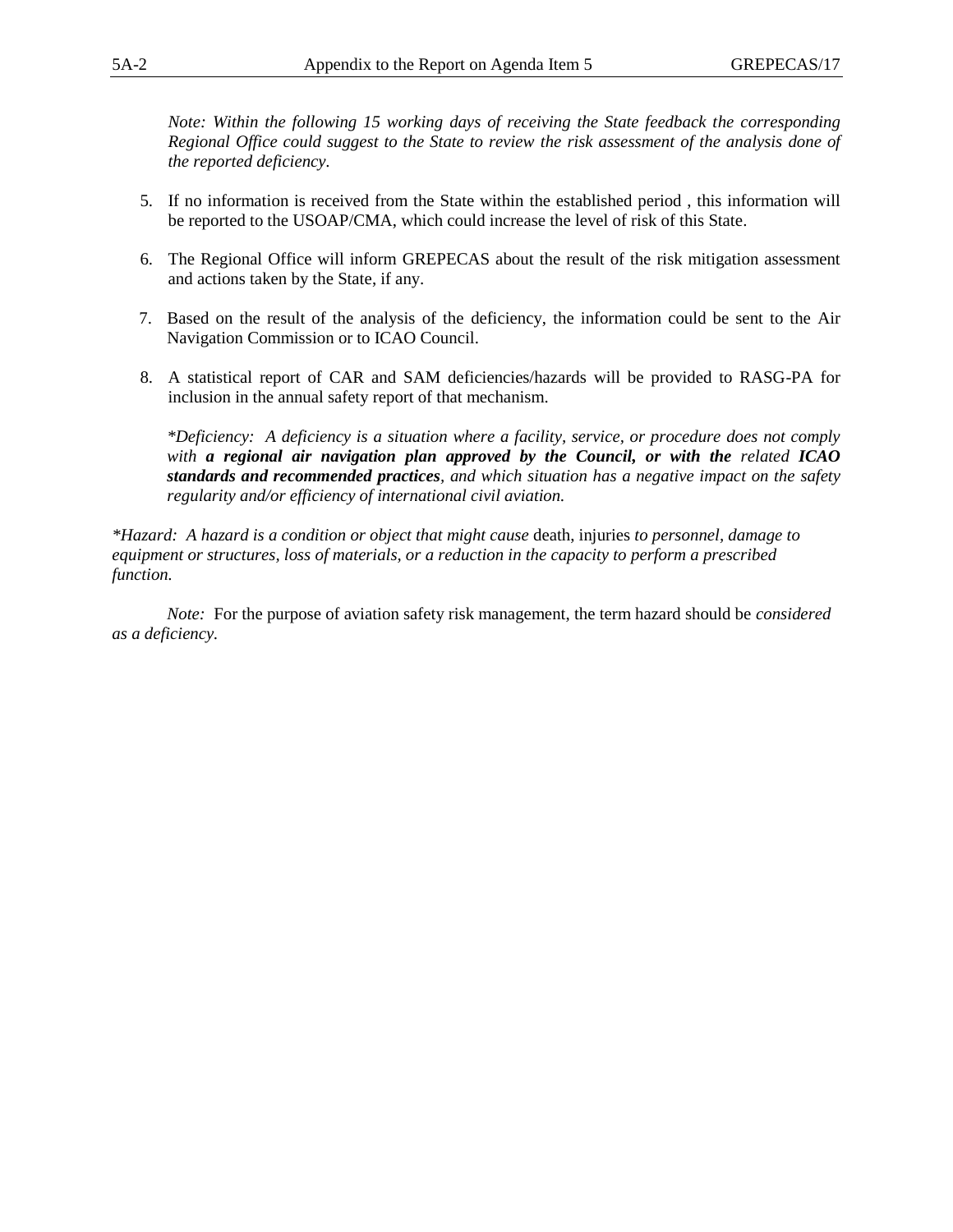## **ATTACHMENT TO APPENDIX**

| <b>SAFETY RISK MITIGATION RECOMMENDATIONS REPORT</b> |                     |                               |  |  |  |  |  |
|------------------------------------------------------|---------------------|-------------------------------|--|--|--|--|--|
| 1. Description of identified<br>deficiency:          |                     |                               |  |  |  |  |  |
|                                                      |                     |                               |  |  |  |  |  |
| 2. State/Territory/Organization:                     |                     |                               |  |  |  |  |  |
| 3. Report N°:                                        |                     |                               |  |  |  |  |  |
| 4. Date of identification:                           |                     |                               |  |  |  |  |  |
| 5. Level of safety risk before                       |                     |                               |  |  |  |  |  |
| mitigation measures are adopted:                     |                     |                               |  |  |  |  |  |
| <b>6. Solution</b>                                   |                     |                               |  |  |  |  |  |
| 7. Description of the solution:                      |                     |                               |  |  |  |  |  |
| 8. Estimated cost of this solution:                  | 9. Revised risk     | 10. Probability:              |  |  |  |  |  |
|                                                      | assessment if only  |                               |  |  |  |  |  |
| \$                                                   | this solution is to | 11. Severity:<br>12. Level of |  |  |  |  |  |
|                                                      | be implemented:     | safety risk:                  |  |  |  |  |  |
| 13. Potential implementation<br>problems:            |                     |                               |  |  |  |  |  |
|                                                      |                     |                               |  |  |  |  |  |
|                                                      |                     |                               |  |  |  |  |  |
|                                                      |                     |                               |  |  |  |  |  |
|                                                      |                     |                               |  |  |  |  |  |
|                                                      |                     |                               |  |  |  |  |  |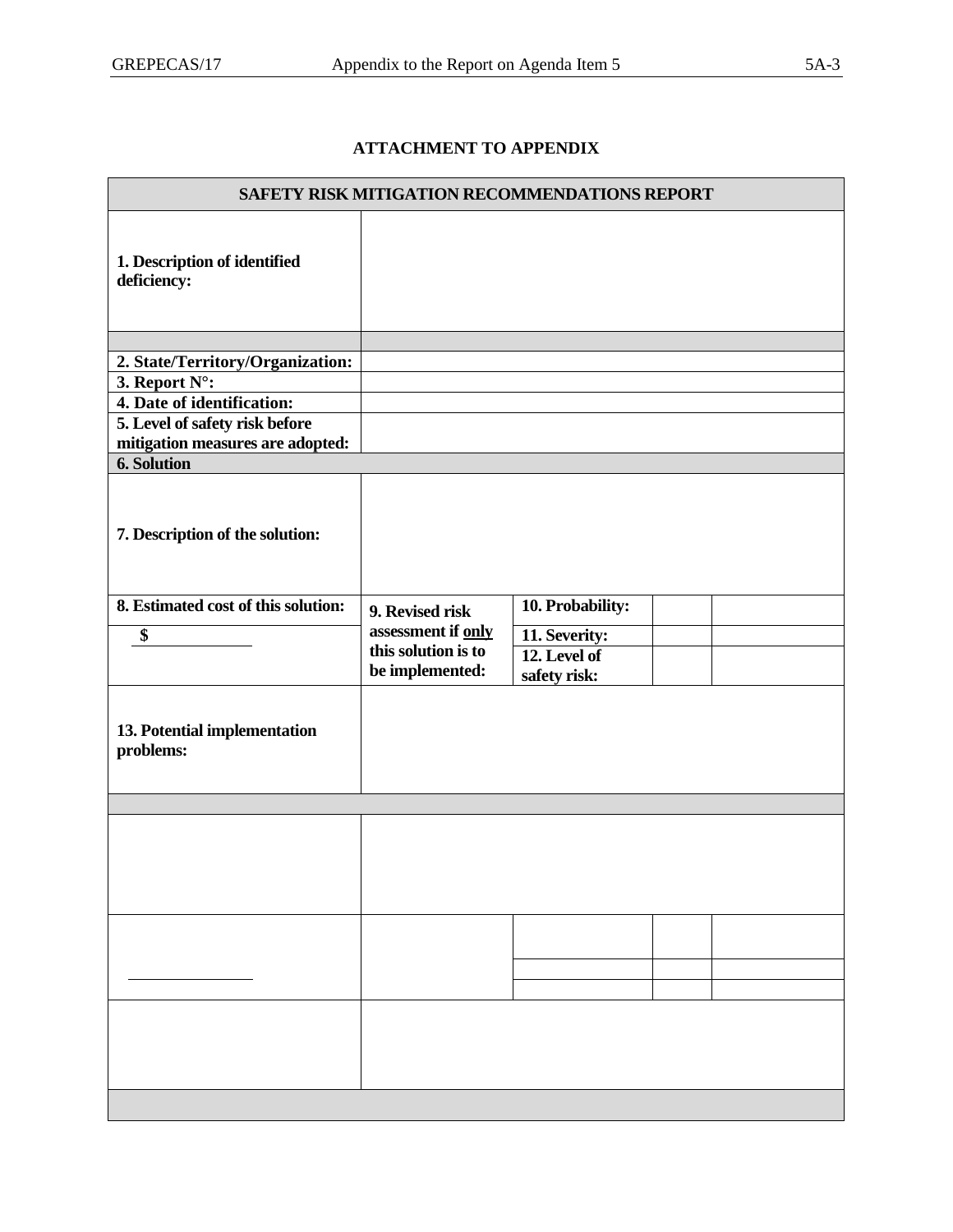| SAFETY RISK MITIGATION RECOMMENDATIONS REPORT                                              |                   |  |  |  |  |  |
|--------------------------------------------------------------------------------------------|-------------------|--|--|--|--|--|
|                                                                                            |                   |  |  |  |  |  |
|                                                                                            |                   |  |  |  |  |  |
|                                                                                            |                   |  |  |  |  |  |
| 14. Recommended solution(s):                                                               |                   |  |  |  |  |  |
| 15. Estimated cost and estimated<br>time for implementation of<br>recommended solution(s): | $\boldsymbol{\$}$ |  |  |  |  |  |
| 16. Revised safety risk assessment<br>if implemented as recommended:                       |                   |  |  |  |  |  |

| <b>RISK PROBABILITY</b> |                                                           | <b>RISK SEVERITY</b> |                       |              |                   |                           |
|-------------------------|-----------------------------------------------------------|----------------------|-----------------------|--------------|-------------------|---------------------------|
|                         |                                                           | Catastrophic<br>A    | <b>Hazardous</b><br>B | <b>Major</b> | <b>Minor</b><br>D | <b>Insignificant</b><br>E |
|                         | Frequent                                                  | 5A                   | 5B                    | 5C           | 5D                | 5E                        |
|                         | <b>Occasional</b>                                         | 4A                   | $\overline{AB}$       | 4C           | 4D                | 4E                        |
|                         | <b>Remote</b>                                             | 3A                   | 3B                    | 3C           | 3D                | 3E                        |
|                         | Improbable                                                | 2A                   | 2B                    | 2C           | 2D                | 2E                        |
|                         | <b>Extremely improbable</b>                               | 1A                   | IB                    | 1C           | ID                | 1E                        |
|                         |                                                           |                      |                       |              |                   |                           |
|                         | 17. Report prepared by<br>(State/Territory/Organization): |                      |                       |              |                   |                           |